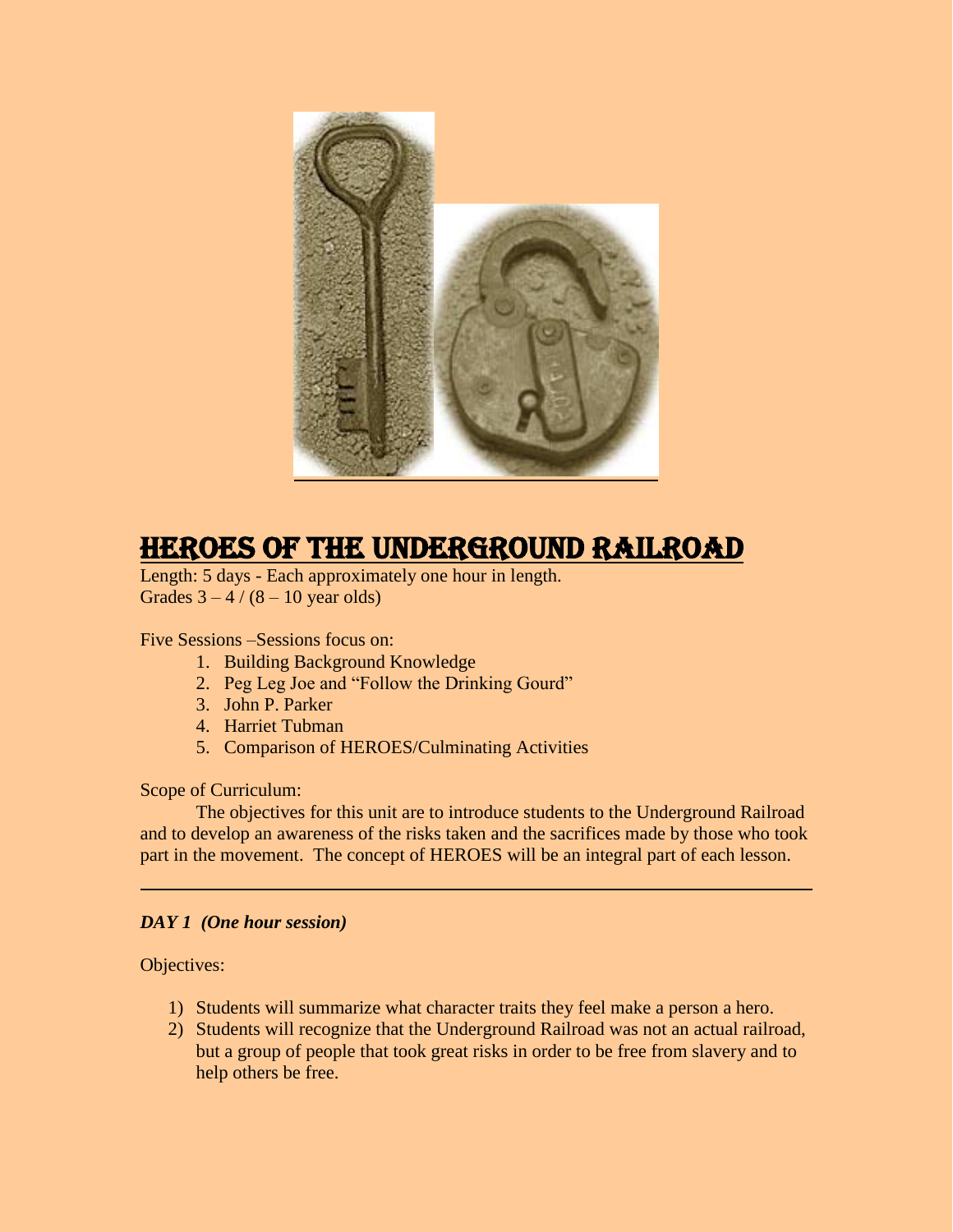Materials/Technology:

- 1) Any and all materials relating to the Underground Railroad, (tradebooks, maps, photographs, newspaper articles, notices of escaped slaves, etc.). Try to have enough for students to use in groups of two or three with all groups having materials. (See Resources for suggestions.)
- 2) Access to the Internet if possible. (See Resources for websites.)
- 3) Paper
- 4) Pencils

Procedures:

- 1) Begin a whole group discussion by asking, "What makes someone a hero?" Accept and discuss all answers.
- 2) Have students write a paragraph describing either what makes a person a hero or who they feel is a hero and why.
- 3) As students finish, have volunteers take turns sharing what they wrote with the whole group.
- 4) Reconvene whole group. Tell students that, since they are beginning to think about heroes, you are going to tell them about some of the HEROES of the Underground Railroad.
- 5) Assess background knowledge by asking, "What was the Underground Railroad?" "What was it all about?"
- 6) Discuss answers and clarify information for students. Stress the following key points and vocabulary:
	- a. The UGRR was not an actual railroad.
	- b. The UGRR was made up of people: those who wanted to be free, called "Freedom Seekers," and those who wanted to help people seeking freedom.
	- c. The Ohio River played a very important part in the UGRR. Once Freedom Seekers crossed the river, they were getting close to freedom, (Canada), and there were even more people to help them.
	- d. VOCABULARY

Abolitionist – A person who was against slavery.

Agent - A person who helped fugitives know where to go and who would help them.

Conductor – A person who took slaves along the path to freedom.

Drinking Gourd – The North Star. Fugitives followed it on their way north.

Jordan River – The Ohio River (the geographical divide between free and slave states).

Promised Land – Canada, which symbolized the land of freedom for fugitives.

Station – Safe houses, churches, or any place of safety along the route to freedom.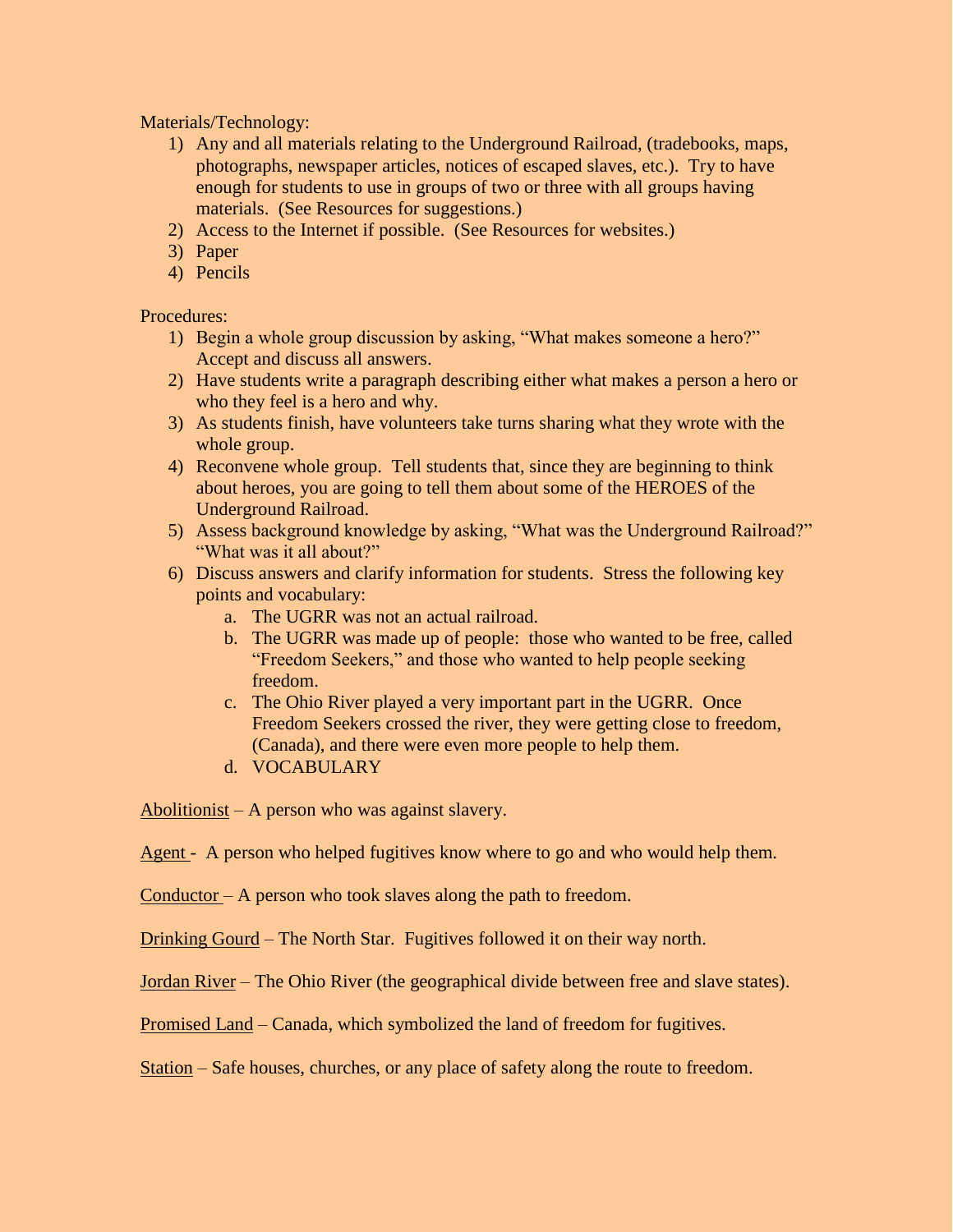Passenger – A runaway slave, also called a Freedom Seeker.

7) For the remainder of the hour, allow students to work in groups of two or three. They are to look through the UGRR materials they choose. Assign some students to use the Internet websites, (see Resources).

#### Student Assessment:

Assess and evaluate students' ability to state or write what character traits make a person a hero. Determine comprehension during discussion of UGRR background knowledge. Observe students as they locate and analyze information in the UGRR materials.

### *DAY 2 (One hour session. One and one half hour if show the video.)*

Objectives:

- 1) Students will recall information they learned during the prior lesson.
- 2) Students will recognize who Peg Leg Joe was and how he helped Freedom Seekers by writing the song, "Follow the Drinking Gourd."
- 3) Students will analyze the words to "Follow the Drinking Gourd" to interpret their hidden meanings.
- 4) Students will associate Peg Leg Joe's actions with those of heroes.

Materials/Technology:

- 1) Follow the Drinking Gourd by Jeanette Winter (TRADEBOOK)
- 2) "Follow the Drinking Gourd, A Story of the Underground Railroad" Told by Morgan Freeman, Music by Taj Mahal, Illustrated by Yvonne Buchanan (VIDEO)
- 3) Chart tablet page with the lyrics to "Follow the Drinking Gourd" written out.
- 4) Black or navy construction paper, one piece for each child.
- 5) Gel pens or light colored crayons.
- 6) Small star stickers, seven for each child.

Procedures:

1) Begin by having students write down, individually, three things they learned about the UGRR during the last session. Have a few students share what they wrote. Collect papers.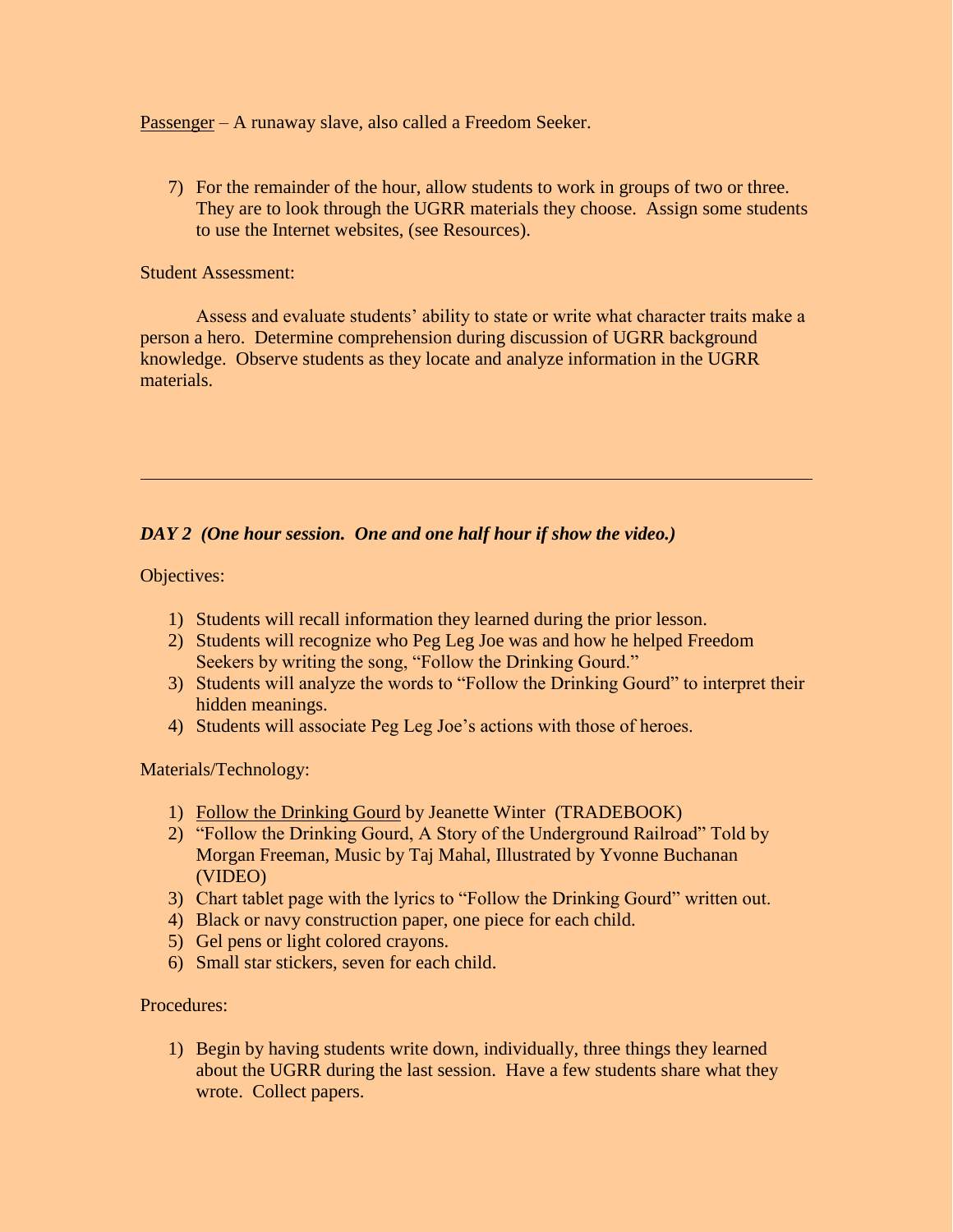- 2) Prepare students by telling them that they will be learning about a man named Peg Leg Joe and the important song that he wrote.
- 3) Read aloud, Follow the Drinking Gourd by Jeanette Winter
- 4) Show students the chart of the lyrics to the song. Have them read through the lyrics with you. Discuss the lyrics, asking students what they think they mean and clarifying as you go through the verses. The meaning of the lyrics is as follows:

#### *REFRAIN*

When the sun comes back and the first quail calls, Follow the drinking gourd. For the old man is a-waiting for to carry you to freedom, If you follow the drinking gourd.

[This verse told slaves when to leave and start their journeys. At the beginning of winter and spring, the sun is higher at noon and the migrating quail are passing through. The drinking gourd is the Big Dipper, which is next to the Little Dipper. The Little Dipper contains the star called Polaris, or the north star. The old man was Peg Leg Joe himself. He traveled ahead of the slaves and would wait to help them cross the rivers to freedom.]

> The river bank makes a very good road, The dead trees will show you the way, Left foot, peg foot, traveling on, Follow the drinking gourd.

[This verse taught slaves to follow the bank of the Tombigbee River north looking for dead trees that were marked with drawings of a left foot and a peg foot. The left foot and peg foot were Peg Leg Joe's trademark.]

> The river ends between two hills, Follow the drinking gourd. There's another river on the other side, Follow the drinking gourd.

[This verse told slaves to follow the Tombigbee River until they reached its headwaters. They were to travel over the hills until they came to another river, the Tennessee. Many southern escape routes came to the Tennessee River.]

> When the great big river meets the little river, Follow the drinking gourd. For the old man is a-waiting for to carry you to freedom If you follow the drinking gourd.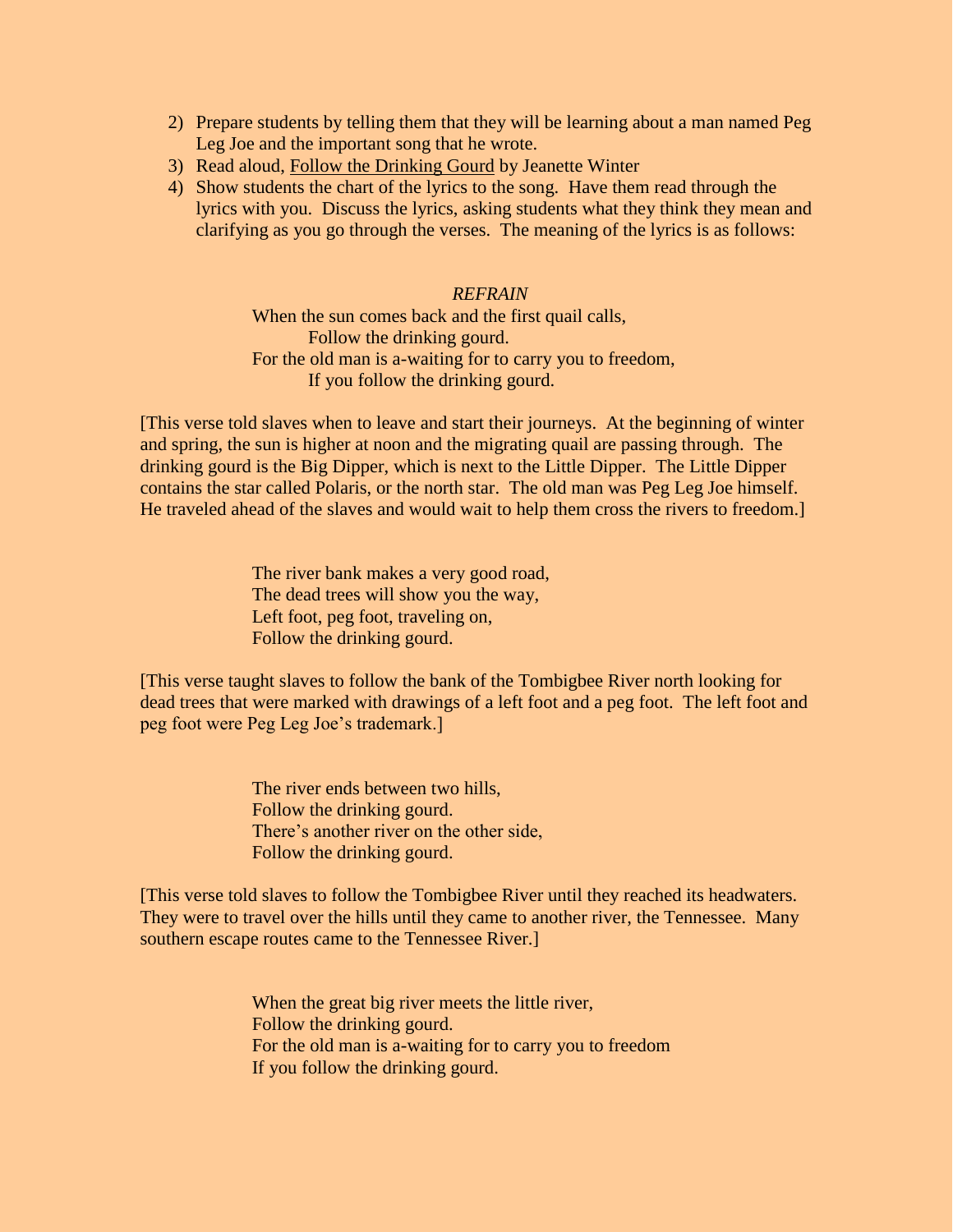[This verse told the slaves that the Tennessee joined another river, (the Ohio). They were to cross this river and meet a guide from the Underground Railroad on the north bank.]

- 5) If possible, show students the video, "Follow the Drinking Gourd, A Story of the Underground Railroad." The video is 26 minutes long, which was not included in the one-hour estimation for this lesson.
- 6) Give students one piece of black or navy construction paper. Have them fold it in half "hamburger style." Using gel pens or light colored crayons, have them write the refrain from the song on the outside "cover." On the top half of the inside, have students list three things that Peg Leg Joe did that made him a hero. On the bottom half, have them use seven star stickers to create the Little Dipper with the north star on the end of its handle. Using the gel pens or light crayons, have them connect the stars together.

#### Student Assessment:

Assess and evaluate students' ability to write three things they learned from the prior lesson and three things that Peg Leg Joe did that made him a hero. Determine comprehension during discussion of the lyrics to "Follow the Drinking Gourd." Ask questions that require students to analyze the lyrics and interpret their meaning.

#### *DAY 3 (One hour session)*

#### Objectives:

- 1) Students will paraphrase the meanings of UGRR vocabulary learned during the first session.
- 2) Students will recognize John P. Parker's role in the UGRR.
- 3) Students will infer what risks were taken by characters in the story.
- 4) Students will justify their position as to whether they would have run if they were slaves during the 1800's.

Materials/Technology:

- 1) UGRR Vocabulary (words only) listed on separate index cards. (See words in *DAY 1*). Repeat words as needed until there are enough for each student to have one card.
- 2) Large white paper  $(11" \times 17")$
- 3) Markers
- 4) Freedom River by Doreen Rappaport
- 5) Writing prompt (See next page)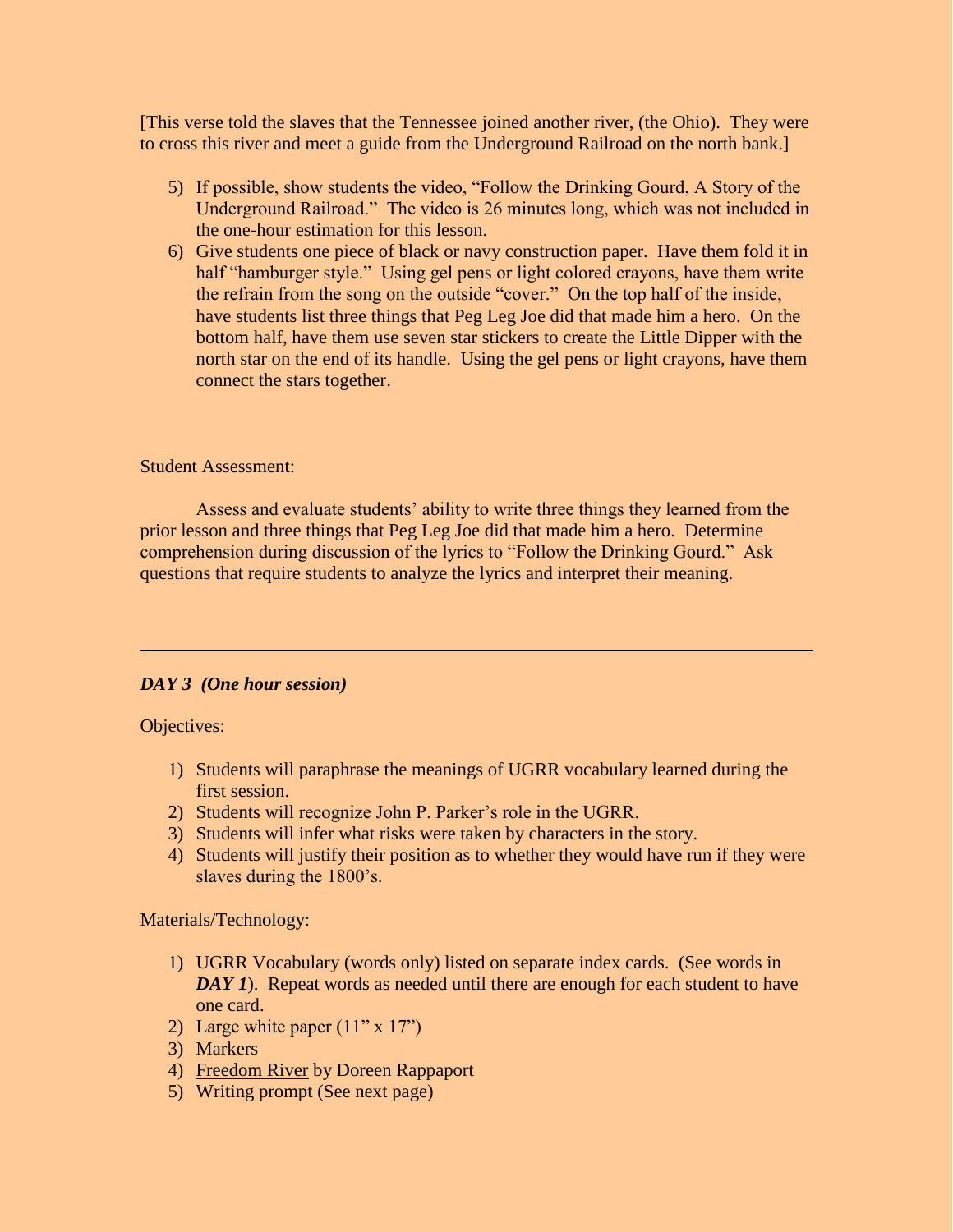- 6) Paper
- 7) Pencils

## Procedures:

- 1) Review UGRR vocabulary by distributing the index cards with vocabulary terms written on them, (one word on each card). Have students form cooperative groups by finding others in the room with their same word. Have groups use markers to write their vocabulary word and everything they know about that term on a large piece of white paper. Encourage them to make it visually appealing. Provide help when needed. Ask questions such as, "What does this term mean?" "Why was it important?" "Can you think of any examples?" When all groups finish, hang the papers to create a bulletin board or UGRR word wall.
- 2) Prepare students by telling them that they will be learning about a very brave man named John P. Parker.
- 3) Read Freedom River by Doreen Rappaport.
- 4) Discuss the story by asking the following questions, "Which character(s) in this story would you consider a hero?" "What was John P. Parker risking by helping this family?" "What was the family risking?"
- 5) Have students respond in writing to the following question: "If you were a slave during the 1800's in America, would you have run away or stayed? Give three reasons for your decision." SEE WRITING PROMPT ON NEXT PAGE.

#### Student Assessment:

Assess and evaluate students' ability to work with group members and create an appropriate definition for their vocabulary word. Assess students' ability to state a position, (running away or staying), and give three appropriate reasons why they chose that position.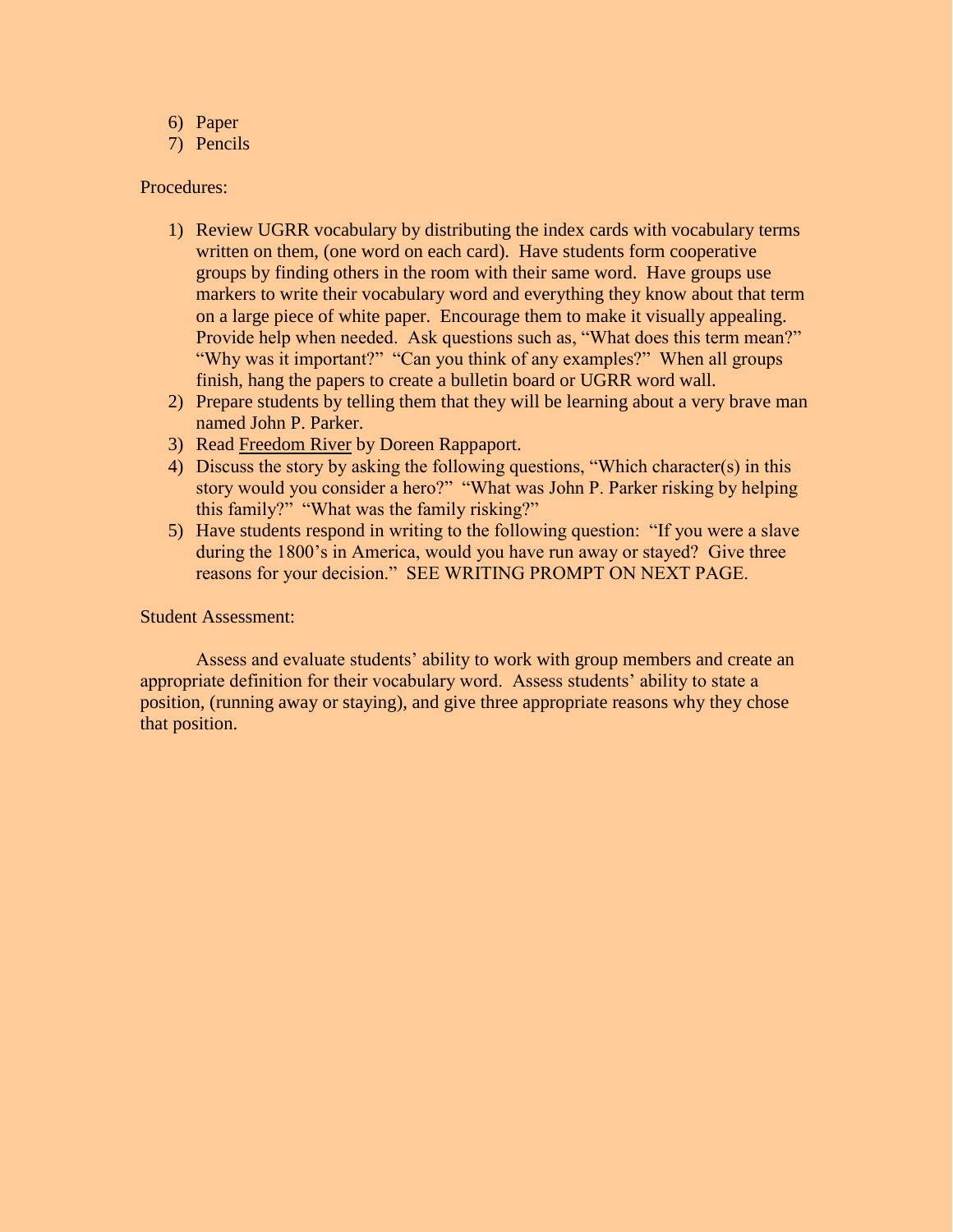# *The Underground Railroad*

Over the last several days, you have learned about the hardships faced by slaves as they tried to escape on the Underground Railroad. Think about how hard it was for them on their journey. They risked their lives when they ran to freedom.

# ANSWER THE FOLLOWING QUESTION:

If you were a slave during the 1800's in America, would you have run away or stayed with your master? Give three reasons for your decision.

(Write your answer in paragraphs, one paragraph for each reason. You will have to describe each reason with more than one sentence.)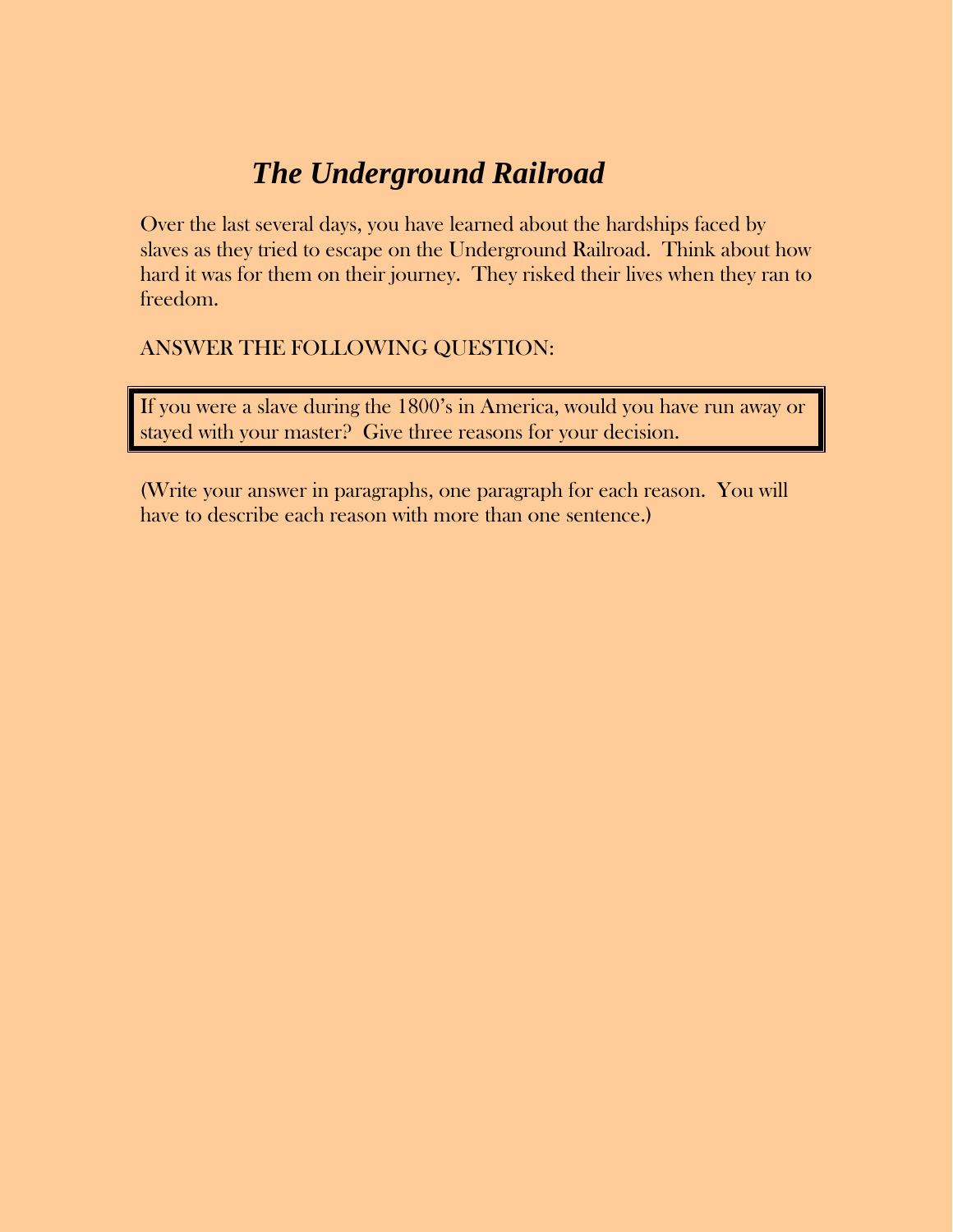#### *DAY 4 (One hour session)*

Objectives:

- 1) Students will recognize Harriet Tubman's role in the UGRR.
- 2) Students will create a booklet depicting Harriet Tubman's acts of heroism.

Materials/Technology:

- 1) A Picture Book of Harriet Tubman by David A. Adler
- 2) One "booklet" for each student. Using two pieces of plain white paper, fold one down from the top about one third of the way. Fold the other about two thirds of the way down. Insert one into the other to create a "flip book" with four flaps. Staple at the top.
- 3) Chart tablet, dry erase board or overhead projector.
- 4) Markers for teacher use
- 5) Pencils
- 6) Crayons

Procedures:

- 1) Prepare students by telling them that they will be learning about one of the most famous heroes of the UGRR, Harriet Tubman.
- 2) Read A Picture Book of Harriet Tubman by David A. Adler.
- 3) Have students help you create a list of the things Harriet did to help others. Use the book to help you. Write responses on a class list.
- 4) Explain to students that they are going to make a flip book about Harriet Tubman's life. Demonstrate how the book will be set up. The top flap is for the title and the student's name. The other three flaps are for sentences describing how Harriet Tubman helped people on the UGRR. Students can use the ideas generated by the class to help them. After writing the three sentences on the flaps, students are to open the pages and illustrate the sentences.
- 5) If possible, display the flip books in the hall on a table, or in the school library so that others can see and read them.

Student Assessment:

Assess and evaluate students' ability to cite passages from the story that depict how Harriet Tubman helped others. Assess students' ability to use that information to create a flip book with appropriate sentences and illustrations.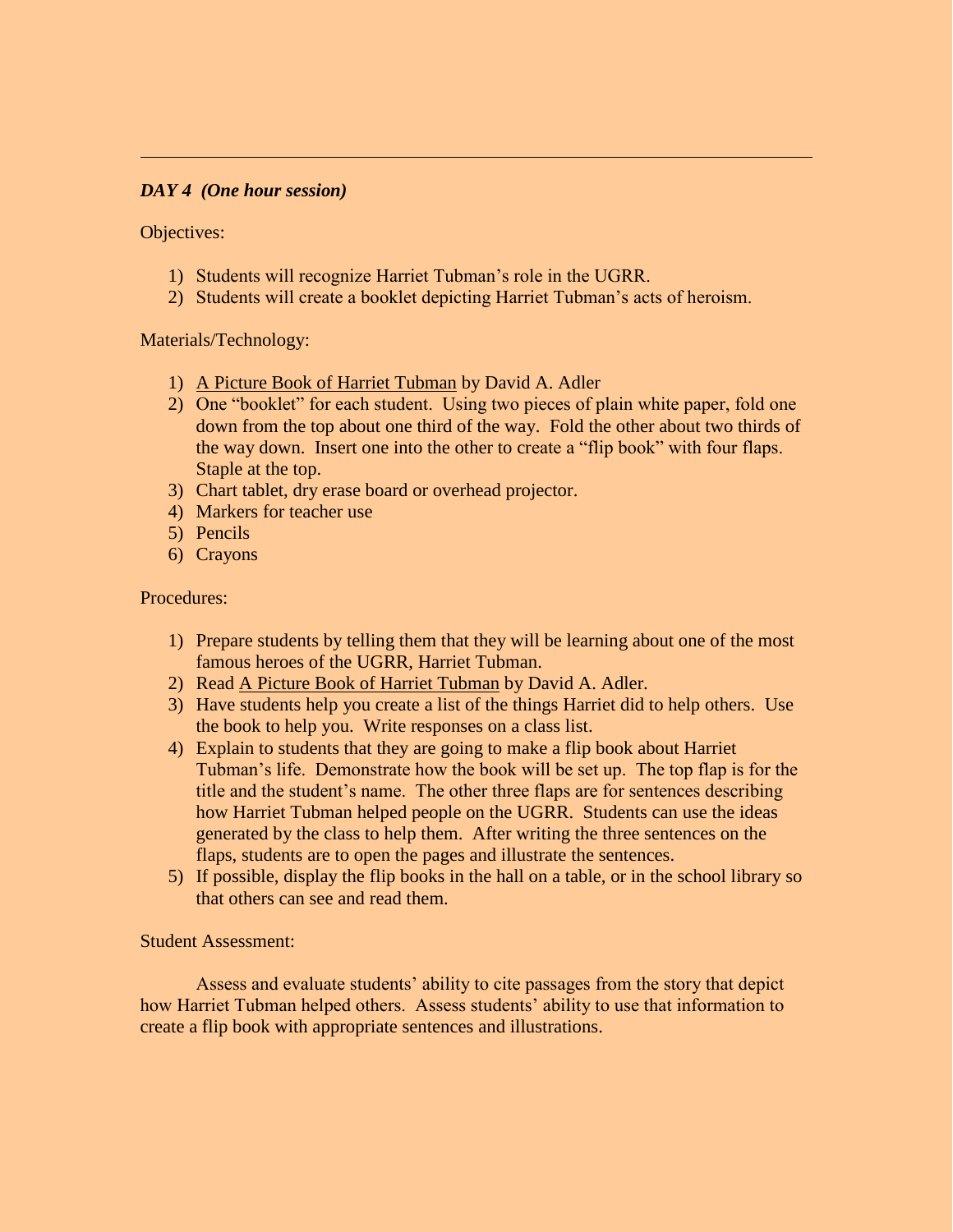#### *DAY 5 (One hour session)*

Objectives:

- 1) Students will compare the character traits of UGRR heroes to those of September 11, 2001.
- 2) Students will create a poster that depicts heroism.

#### Materials/Technology:

- 1) Chart paper, dry erase board, or overhead projector with space big enough for a large, two circle Venn diagram.
- 2) Markers, dry erase markers, or chalk for teacher use
- 3) Medium or large, poster size paper (one for each student)
- 4) Markers or crayons for student use

Procedures:

- 1) Draw a two circle Venn diagram large enough for the whole group to see. Label the circles "UGRR Heroes" and "September 11<sup>th</sup> Heroes."
- 2) Ask students the following question, "What do you remember about September 11, 2001?" (The day terrorists attacked the World Trade Center and the Pentagon.) "Who were some of the heroes from that day?"
- 3) Explain to students that you want them to think about the UGRR heroes they have learned about and the heroes they read or heard about from September 11, 2001. Have students give responses that can be written into the Venn diagram. "How were those heroes the same?" "How were they different?" Discuss responses.
- 4) Explain to students that they will work either alone or with a partner (they get to choose) to create a poster about heroism. This poster will be hung in the hall for the student body to see. The purpose of the poster is to make other kids realize that they can be heroes just like adults. It may help to ask, "What can kids do at school to help others?" "What can kids do to help their families or people in their neighborhood?" Students can use any words or pictures they choose to convey this message.
- 5) Display students' work in the halls.

#### Student Assessment:

Assess and evaluate students' ability to give appropriate responses for the Venn diagram. Assess students' ability to convey a message about heroism in their poster. (Students should demonstrate an understanding that heroes are everyday people who go out their way to help others. Heroes do not fly around wearing costumes and rescuing people like Superman.)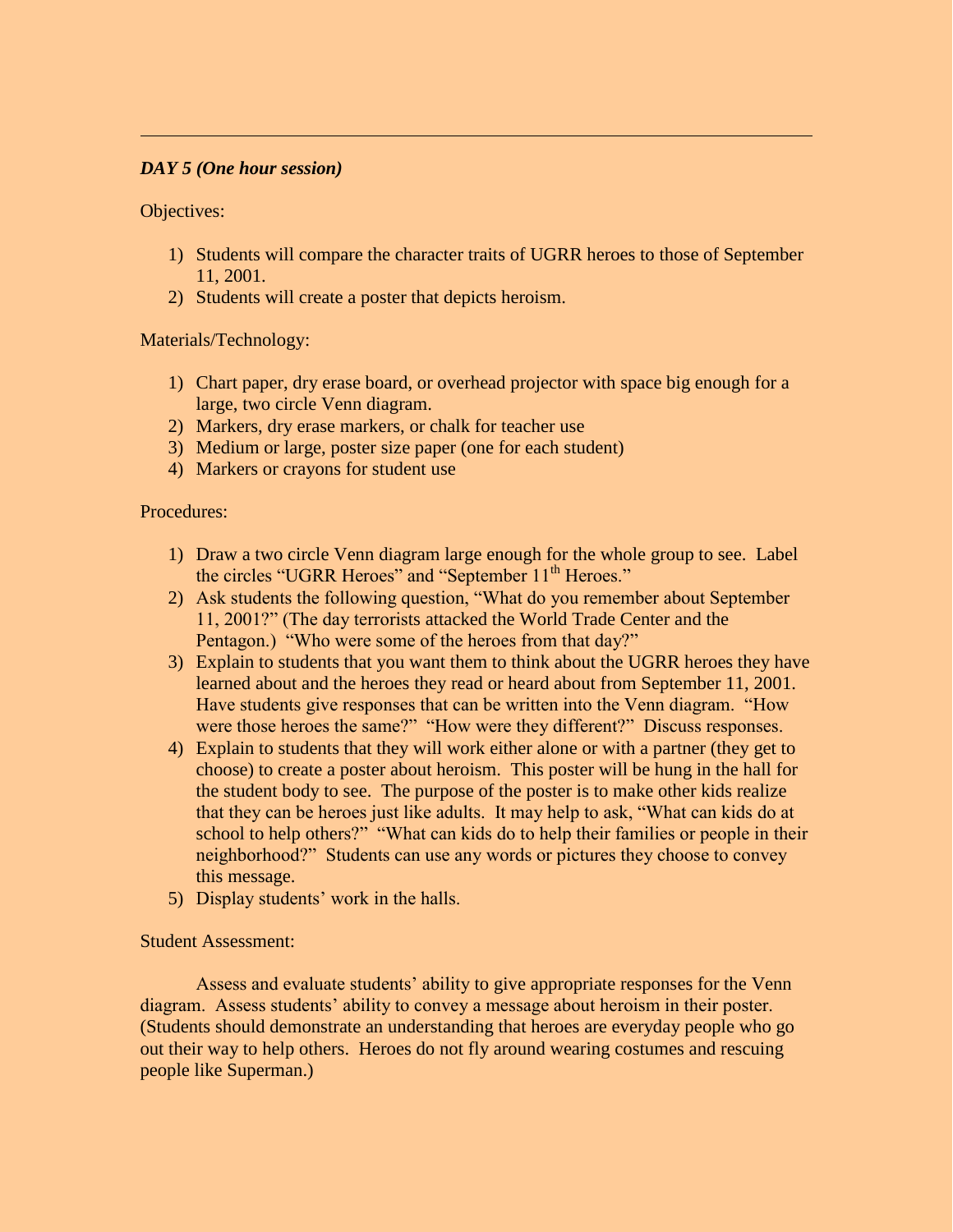#### *RESOURCES*

#### *(Tradebooks used in the above lessons.)*

Adler, D. (1992). *A picture book of Harriet Tubman*. New York: Holiday House.

Rappaport, D. (2000). *Freedom river*. New York: Hyperion Books for Children.

Winter, J. (1988). *Follow the drinking gourd*. New York: Random House.

#### *(Additional tradebooks that could be used.)*

Bial, R. (1995). *The underground railroad*. Boston: The Houghton Mifflin Company.

Hopkinson, D. (1993). *Sweet Clara and the freedom quilt*. New York: Dragonfly Books.

- Monjo, F. (1970). *The drinking gourd: A story of the underground railroad*. HarperTrophy.
- Osborne, M. (2000). *Civil war on Sunday*. New York: Random House.
- Ringgold, F. (1992). *Aunt Harriet's underground railroad in the sky*. New York: Crown Publishers, Inc.
- Schroeder, A. (1996). *Minty: A story of young Harriet Tubman*. New York: Puffin Books.
- Woodruff, E. (1998). *Dear Austin: Letters from the underground railroad*. New York: Scholastic, Inc.

#### *(Videos)*

The Rabbit Ears American Heroes and Legends Series, (1992). *Follow the drinking gourd: A story of the underground railroad*. Uni Distribution Corp.

Animated Hero Classics. *Harriet Tubman*. Nest Entertainment, Inc.